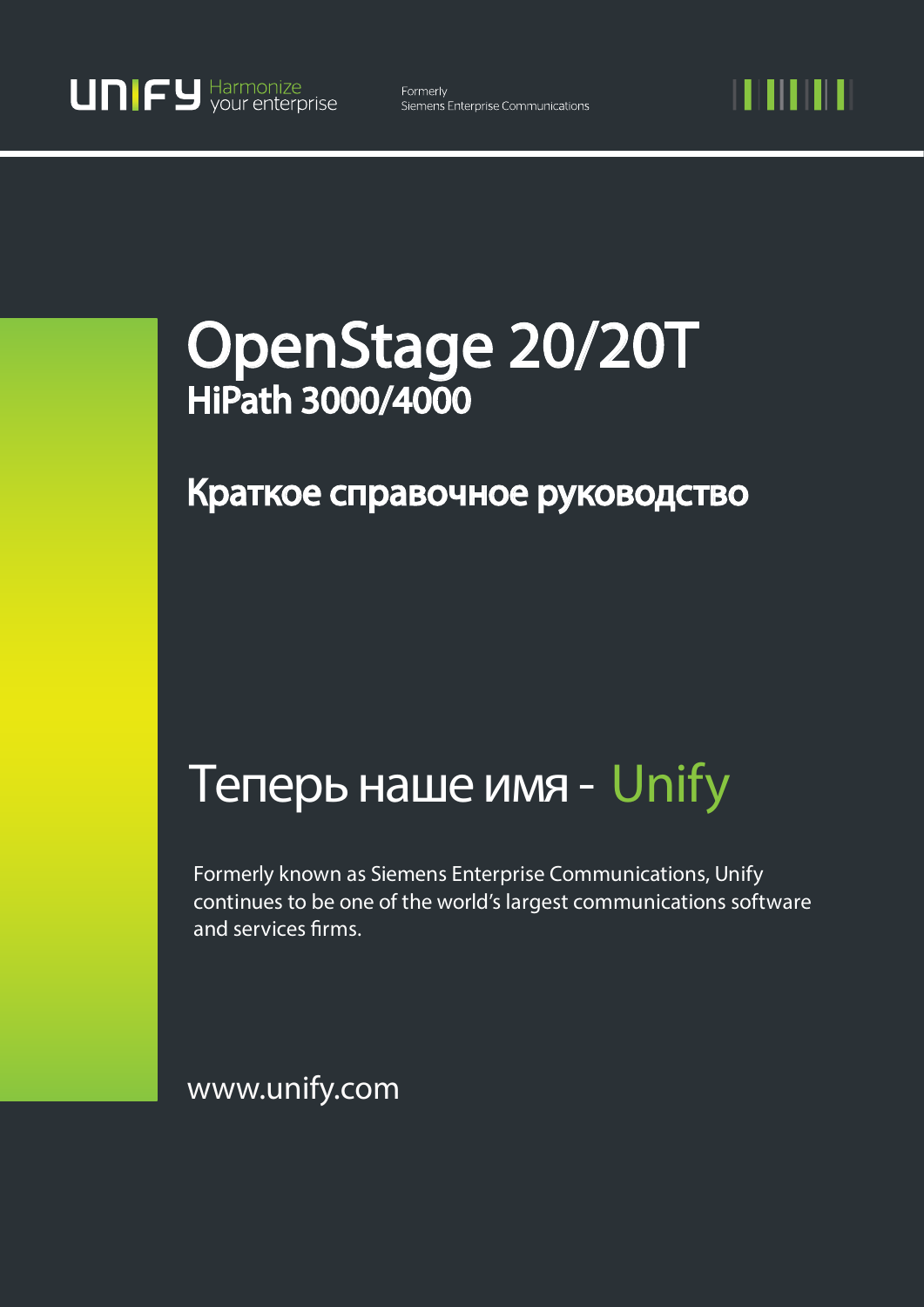## Эксплуатация телефона

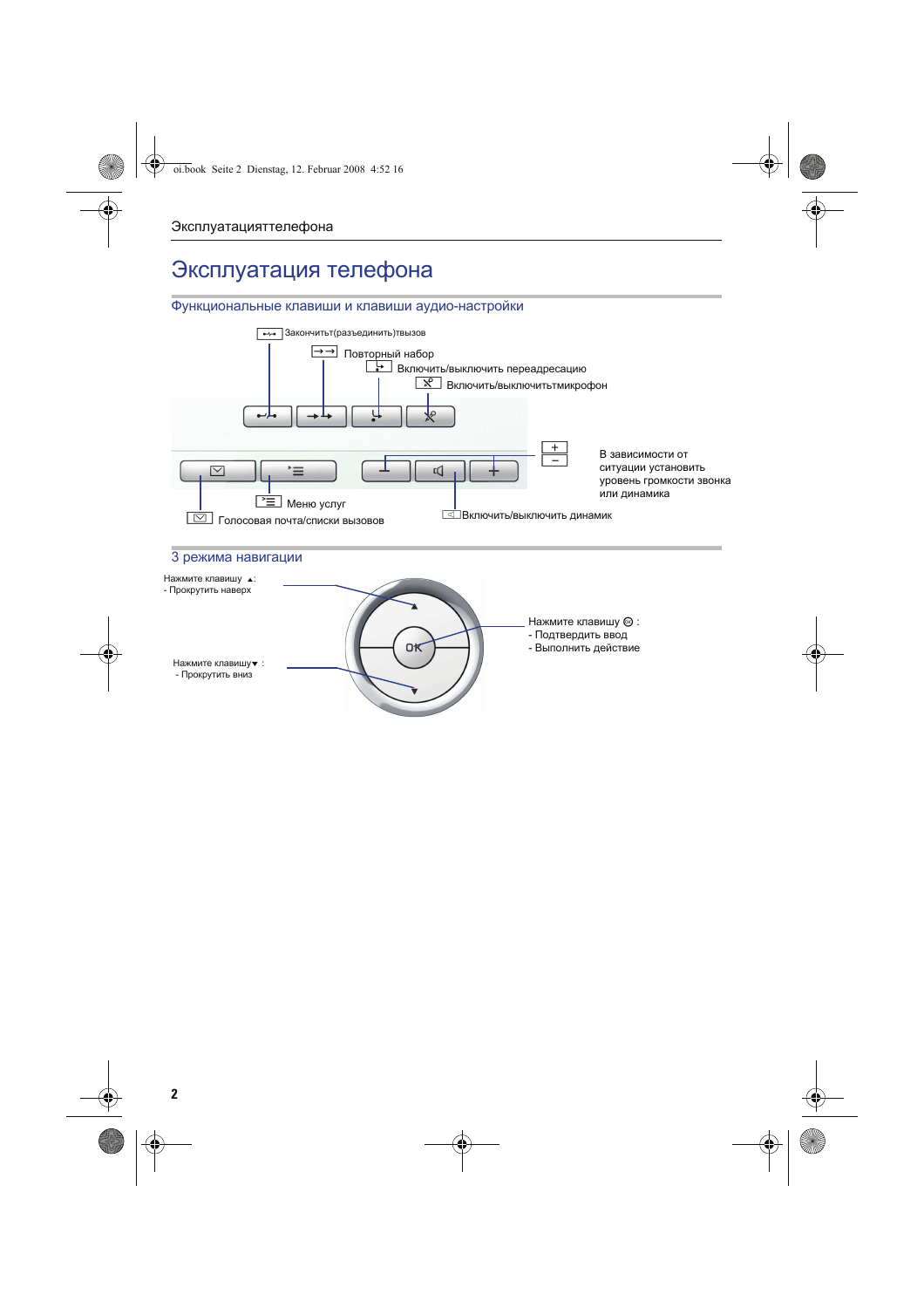## Дисплей

#### Компоненты

| $1:15$ pm |         | Sat 06/27/    | Время и дата<br>Свой номер т |  |
|-----------|---------|---------------|------------------------------|--|
| ככככ      |         |               | Время и дата                 |  |
|           |         |               | Новая запись                 |  |
| $1:15$ pm |         | $\frac{1}{6}$ |                              |  |
|           | $t = 1$ |               |                              |  |

елефона и иконка меню в списках вызовов

## Ввод номеров телефонов и текста

#### Клавиатура

В ситуациях, когда необходим ввод текста, пунктуации и специальных символов, можно использовать клавиши набора. Для этого повторно нажимайте цифровые клавиши.

Дополнительные функции клавиш «звездочка» и «решетка».

| I КлавишаI          | Функция во время ввода текста                               | Функция при удержании         |
|---------------------|-------------------------------------------------------------|-------------------------------|
| ∣* ∆                | Ввести специальный символ                                   | Отключить мелодию звонка.     |
| $\sqrt{1+\epsilon}$ | Переключиться между верхним/нижним регистром и вводом цифр. | Включить блокировку телефона. |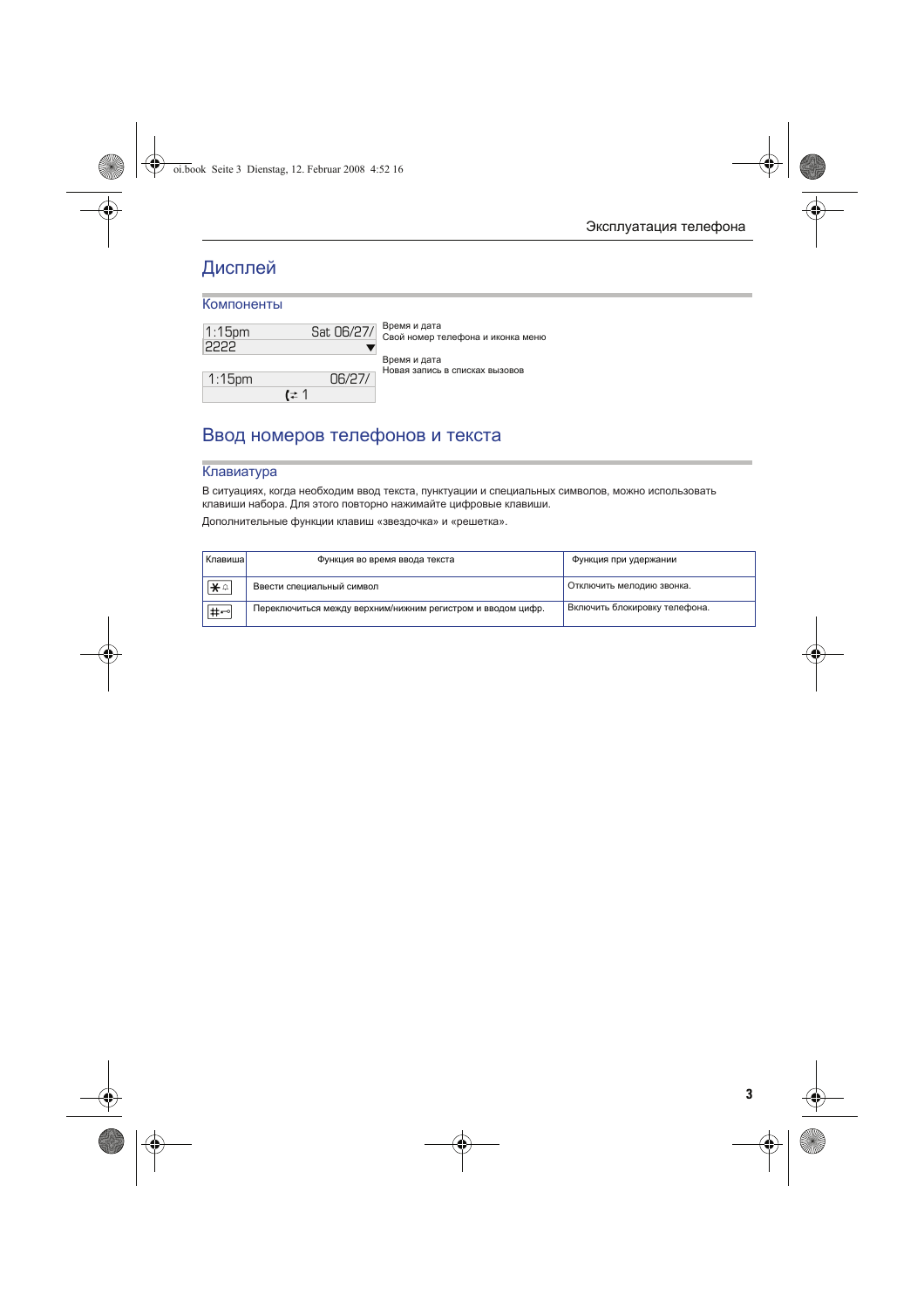## Важные операционные процедуры

- 
- 
- 
- Мелодия звонка/сигнал<br>Ожидания вызова
- **Поднять трубкут јавести текст или номер j вести текст** или номер
	- Положить трубку **f фионерать** запись
	- Вести разговор федеральное федеральное меню
		- $\triangleright$  Следующий шаг в процедуре

### **HiPath 4000** В режиме готовности

Ответить на вызов, подняв трубку  $\Box \triangleright$ 

Ответить на вызов в режиме спикерфона  $\Box$ 

Набор из списка вызовов

f"Unanswered calls?/Пропущенные вызовы", "Incoming calls/Входящие вызовы?" или "Outgoing calls/Исходящие вызовы?"  $\circledR$   $\triangleright$   $\clubsuit$ Выберите вызов  $\circledR$   $\triangleright$   $\clubsuit$ "Call Server/Сервер вызовов?"  $\circledR$ 

Включить обратный вызов  $\blacksquare$  Номер телефона адресата  $\heartsuit$  > если нет ответа или занятол "Callback/Обратный вызов?"  $\heartsuit$ 

Повторный набор номера

 $\Rightarrow$ 

Программирование переадресации вызова

 $\Box \equiv \Box \triangleright \blacklozenge$  "Destinations/Адресаты?"  $\circledcirc \triangleright \blacklozenge$  "Call forwarding/Переадресация вызовов?"  $\circledcirc \triangleright \blacklozenge$  "Next forwarding type/ Следующий тип переадресации?"  $\circledast\vartriangleright\;$  повторять, пока на дисплее не появится желаемый тип переадресации (Variable call forw./ Переменная переадресация вызовов, Fixed call forw./Фиксированная переадресация вызовов, FWD-VAR-ALL-INT, FWD-VAR-ALL- $EXT$ , FWD-VAR-BUSY-BOTH, FWD-VAR-RNABOTH или FWD-VAR-BZ/NA-BTH)  $\triangleright$   $\blacklozenge$  "Enter destination/Ввести адресата:"  $\triangleright$   $\blacksquare$ номер телефона  $\triangleright$   $\spadesuit$  "Save/Сохранить?"  $\spadesuit$ 

Включить/выключить переадресацию (фиксированная переадресация номеров:) для всех вызовов

**r**ب∏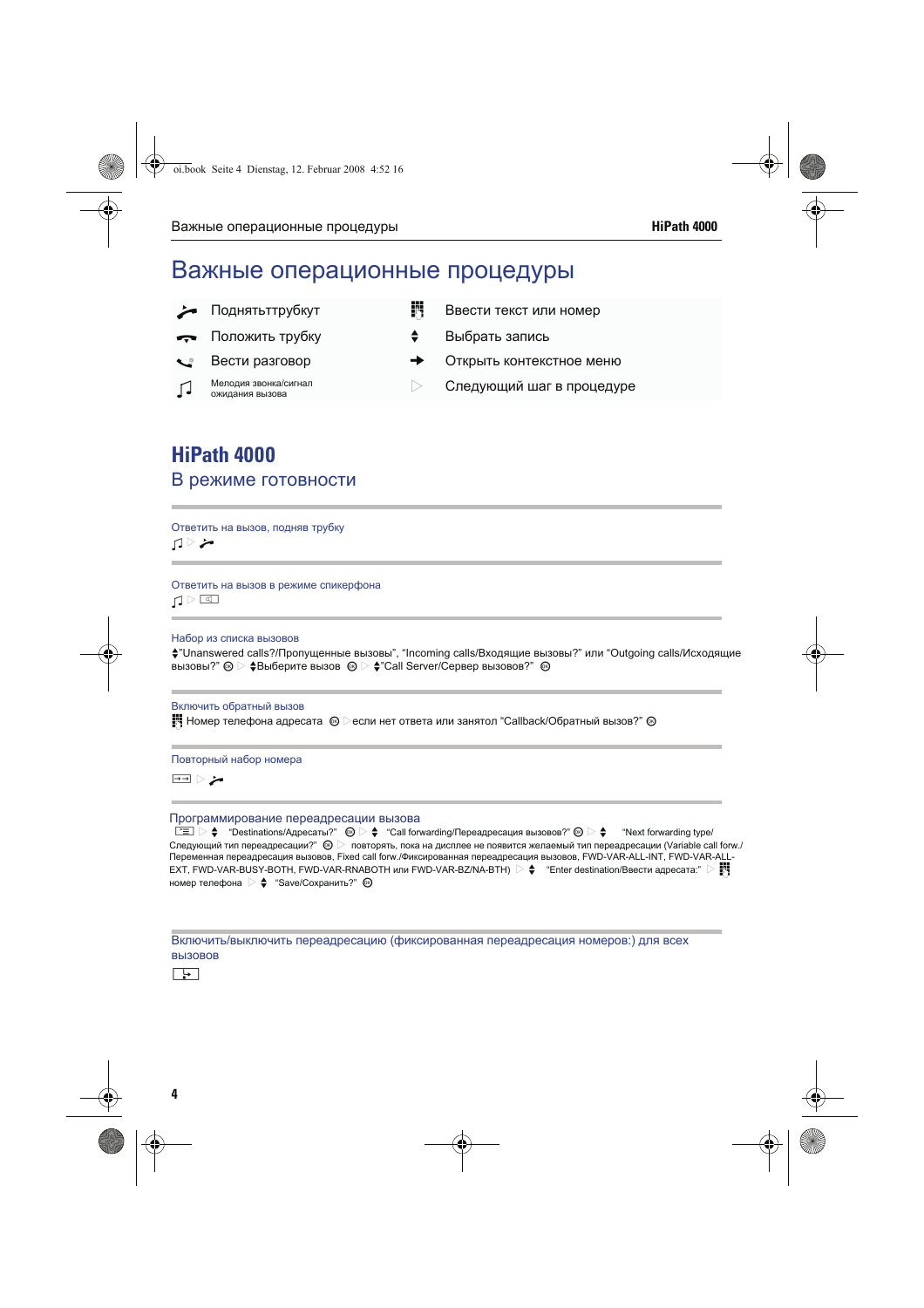#### Во время разговора с абонентом А

Переключение в режим спикерфона Удерживайте **I** 

#### Наведение справки

 $\div$  "Consultation/Наведение справки?"  $\circledcirc$   $\triangleright$   $\mathbb{N}$  номер телефона абонента В  $\triangleright$   $\cdot$   $\cdot$  абонент В  $\triangleright$   $\div$ "Release and return/Сбросить и вернуться?"  $\overset{\sim}{\otimes}$   $\triangleright$   $\underset{\sim}{\smile}$  абонент А

#### Прием ожидающего вызова

 $\Box$  Сигнал ожидания вызова  $\triangleright\spadesuit$ " "Answer camp-on/Ответить режимом ожидания?"  $\circledast\triangleright\spadesuit$ абонент B  $\;\triangleright\, \clubsuit\,$  "Release and return/Сбросить и вернуться?"  $\;\circledS\,\triangleright\, \searrow\,$  абонент А

#### Начать конференцию

| $\div$ "Start conference/Начать конференцию?" $\otimes$ $\triangleright$ $\mathbb{F}$ номер телефона абонента В $\triangleright$ $\mathbb{Q}$ |  |  |  |
|-----------------------------------------------------------------------------------------------------------------------------------------------|--|--|--|
| абонент В $\triangleright$ $\blacklozenge$ "Conference/Конференция?" $\otimes \triangleright \blacktriangleleft$ абонент А и В                |  |  |  |

#### Начать конференцию при ожидании вызова

| $\cap$ ] Сигнал ожидания вызова $\triangleright\blacklozenge$ "Answer camp-on/Ответить режимом ожидания?" $\circledast\triangleright\blacklozenge$ |  |
|----------------------------------------------------------------------------------------------------------------------------------------------------|--|
| абонент В $\triangleright$ $\blacklozenge$ "Conference/Конференция?" ) $\heartsuit \triangleright \searrow$ абонент А и В                          |  |

Перевод вызова без запроса абоненту В

 $\div$  "Consultation/Наведение справки?"  $\circledcirc$   $\triangleright$   $\mathbb{H}$  номер телефона адресата  $\triangleright$   $\rightarrow$ 

Перевод вызова после наведения справки

 $\clubsuit$  "Consultation/Наведение справки?"  $\circledcirc$   $\triangleright$   $\blacksquare$  номер телефона абонента В  $\triangleright$   $\searrow$  абонент В  $\triangleright$   $\clubsuit$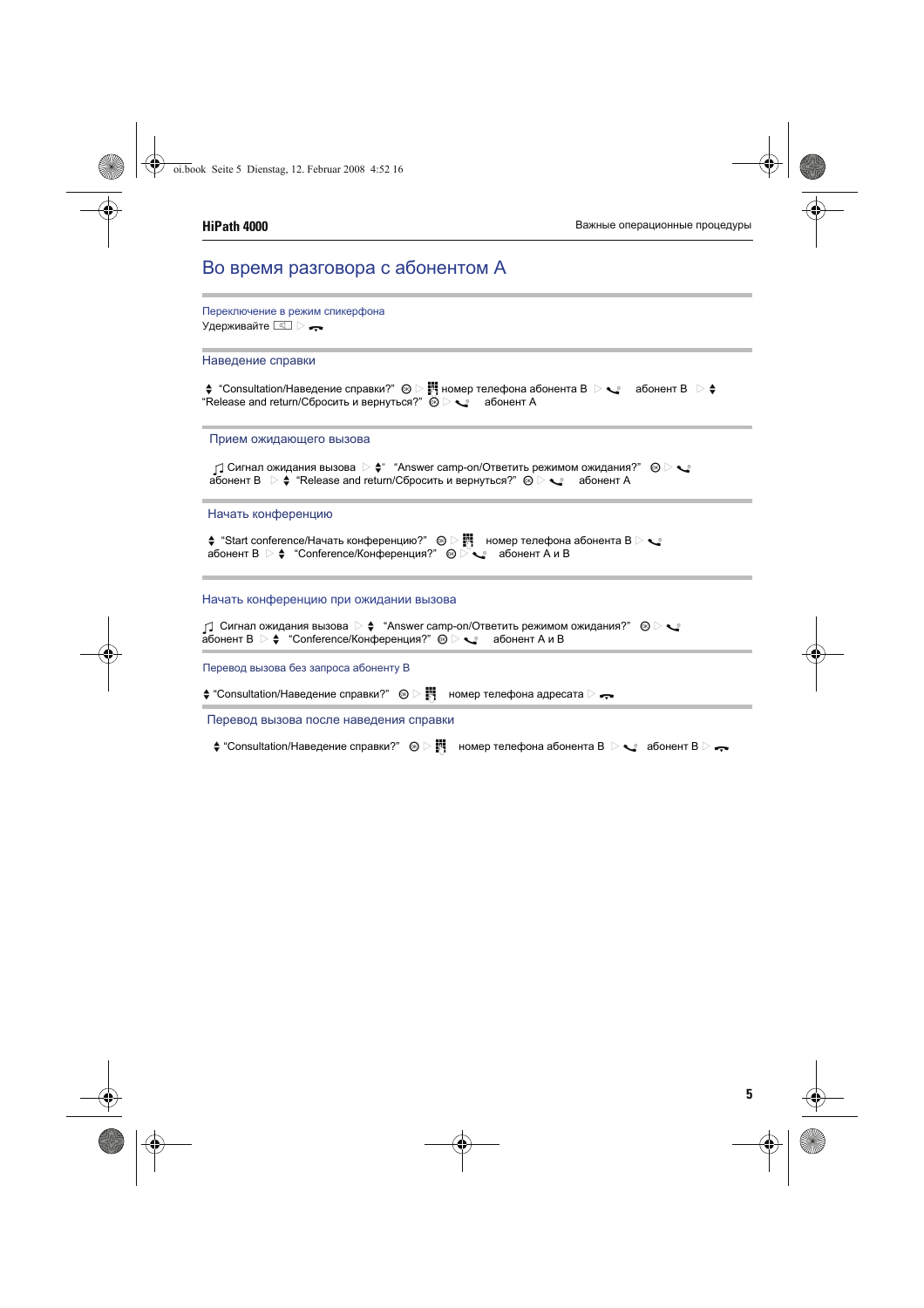## **HiPath 500/2000/3000/5000, HiPath OpenStage ME**

#### В режиме готовности

Ответить на вызов, подняв трубку  $\Box$ 

Ответить на вызов в режиме спикерфона  $\Box$ 

Отклонить вызов  $\Box$ 

Включить обратный вызов  $\mathbb H$ Номер телефона адресата  $\ \circledast\ \triangleright\ \mathsf{ec}$ ли нет ответа или занято: "Callback/Обратный вызов?"  $\circledast$ 

Повторный набор номера

 $\overline{P}$  (только если номер телефона уже был сохранен для повторного набора)

Программирование переадресации вызова

 $\boxed{\cdot}$  = выберите желаемый тип переадресации (1=все вызовы, 2=только внешние вызовы, 3=только внутренние вызовы)  $\circledast$   $\triangleright$  "to/кому:"  $\blacksquare$  номер адресата  $\triangleright \blacklozenge$  "Save/Сохранить?"  $\circledast$